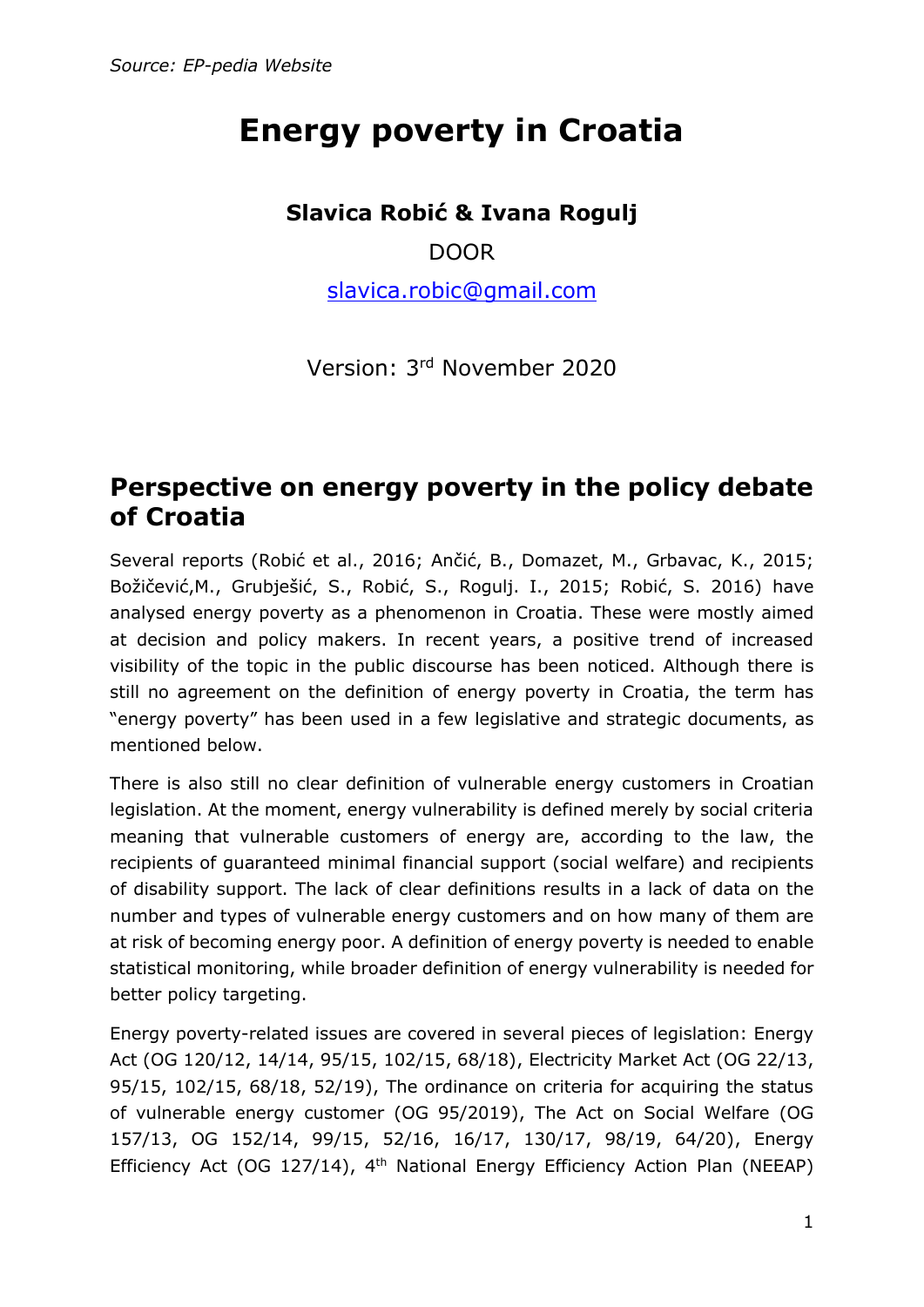2017-2019, National Integrated Energy and Climate Plan (2019) and the Programme for Renovation of Family Houses (2020)

The Croatian Energy Act (OG 120/12, 14/14, 95/15, 102/15, 68/18) was first adopted in 2012 and then amended several times over the following years, with the last amendment being made in 2018. It equates vulnerable energy customers with socially vulnerable citizens. The law also adds that citizens with permanent health disabilities or health deterioration have the right to a supply of energy according to special conditions, which are, for electricity as energy carrier defined in the Electricity Market Act. Article 39 of the law then states that more detailed criteria defining citizens vulnerable to energy poverty will be set through an ordinance. Based on article 39, in 2015, two ordinances were adopted, one on the criteria for acquiring the status of vulnerable energy customer, and the second on criteria for acquiring the status of a protected customer.

According to article 65 of Electricity Market Act (OG 22/13, 95/15, 102/15, 68/18, 52/19) customers from the category of households who have the right to electricity supply within the universal service and who choose or automatically use that method of supply and have obtained a decision from the competent social welfare centre on the status of vulnerable customer, have the right to special protection in accordance with the provisions of this Act and laws governing the energy sector and regulations on health care and social welfare. These protected customers are guaranteed to have supply of electricity in case of crisis, i.e. the threat of disruption of energy supply.

The ordinance on criteria for acquiring the status of vulnerable energy customer (OG 95/2019), which is the bylaw arising from the above mentioned Energy Act,defines energy vulnerable customers as those who are recipients of guaranteed minimal support or of disability support and entitles them with monthly deduction of their electricity bills, The deduction is set to 200 HRK net, with the funds for that allocation collected through a charge of 0.03 HRK/kWh used paid for by all electricity customers in Croatia. The same ordinance also states that prior to making decisions on disconnections for non-payment, suppliers are obliged to consult the competent social welfare authority and check the customer's vulnerability status.

The Air Protection Act (OG 130/11, 47/14) from 2014 defines, in its Article 100, that financial means acquired through selling emission permits by auctioning on the EU emission trading system are paid to a special account of the Environmental Protection and Energy Efficiency fund. The financial resources gathered in this manner are spent according to a plan made by the Government upon the proposal of the competent Ministry. Article 100 lists several possible uses for these funds and one of them is funding measures intended to increase energy efficiency. The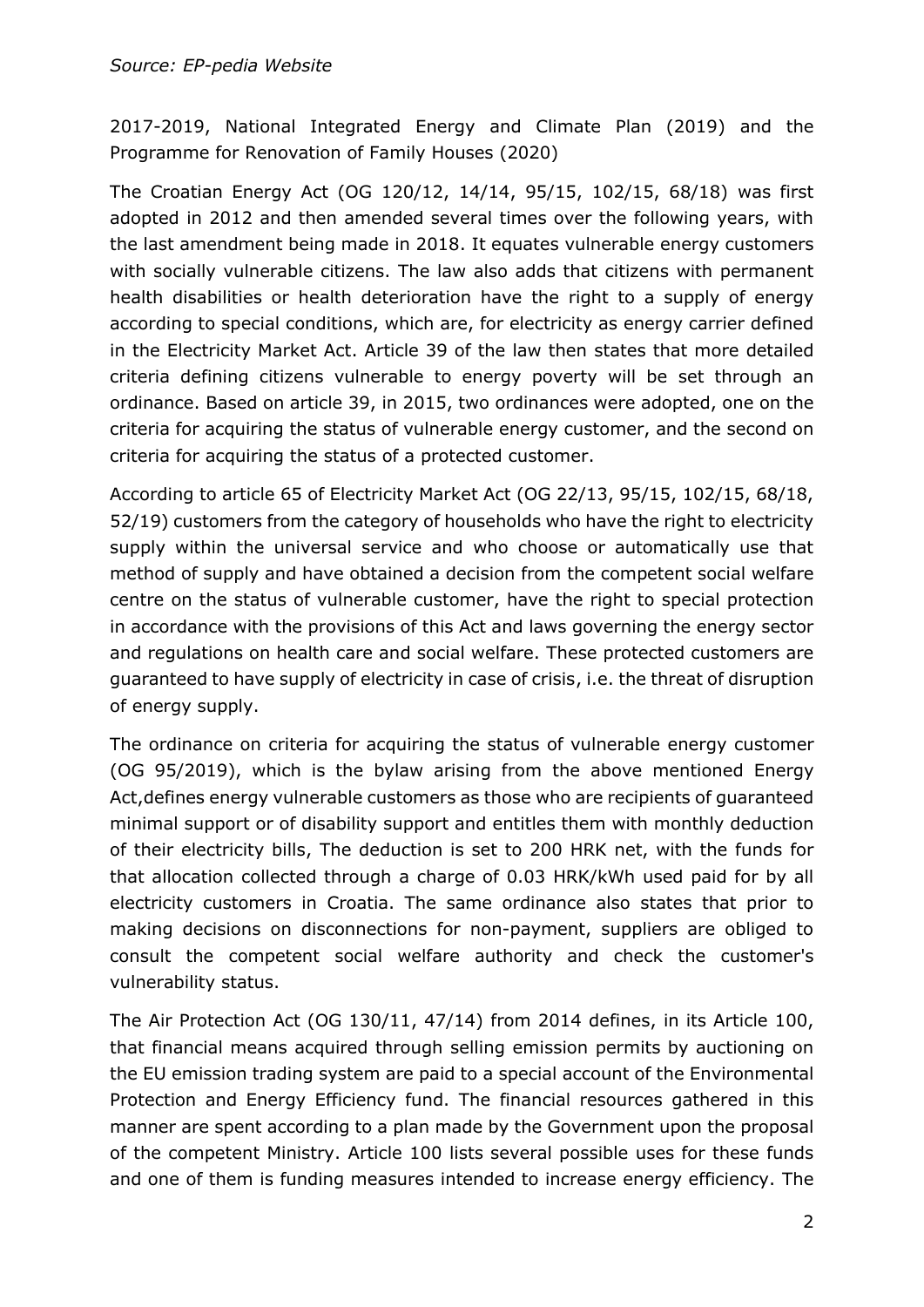#### *Source: EP-pedia Website*

fourth National Energy Efficiency Action Plan (NEEAP) 2017-2019 proposes measures for energy efficiency improvements in Croatia, some of which should be financed via the funds provided from the polluter pays principle and EU Emissions Trading Scheme earnings, meaning those funds could also to some extent be used for mitigating energy poverty. In the fourth Croatian NEEAP there are two measures defined for mitigating energy poverty. One of the measures is capacity building to alleviate energy poverty, which consists of mechanisms for advising vulnerable customers, as well as the implementation of low-cost energy efficiency measures in households at risk of energy poverty. A second measure is the Energy Poverty Reduction Programme. This measure envisages the design and launch of a systematic programme to mitigate energy poverty, including finally bringing the definition of energy poverty in Croatia; it should also provide tools for alleviating energy poverty through implementation of various energy efficiency measures in vulnerable households.

The Act on Social Welfare (OG 157/13, OG 152/14, 99/15, 52/16, 16/17, 130/17, 98/19, 64/20) states that all recipients of guaranteed minimal income have a right to a financial assistance towards housing and associated bills, including energy bills.

This financial assistance is delivered by the local authorities and success of its delivery greatly depends upon each local authority's budget.

Article 43 of this act enables the provision of reimbursements for households using fuel wood, providing them with 3  $m<sup>3</sup>$  of fuel wood or the financial equivalent. The decision of this reimbursement is made by local authorities on a yearly basis.

The Croatian Energy Efficiency Act (OG 127/14) defines obligations for achieving energy savings through energy efficiency measures for Energy Distributors in its Article 13. Energy distributors are obliged to achieve energy savings in final energy consumption by implementing energy efficiency measures. The cumulative goal for new energy savings in final energy consumption, alternative measures, criteria for calculating energy savings, energy savings methodology, obligatory savings quotas for every energy distributor, etc., have to be defined in by-law.

A new legislative framework sent in draft to European Commission, mainly National Integrated Energy and Climate Plan (2019), includes energy poverty related measures in different paragraphs; one of these measures is developing and implementing a Programme for mitigating energy poverty. Chapter 2.4.4 states that in the period from 2021 to 2030, measures to combat energy poverty will be implemented under the Energy Poverty Programme with the following objectives: provide energy advice for all energy-poor citizens of the Republic of Croatia, establish a system of measurement and monitoring of indicators describing energy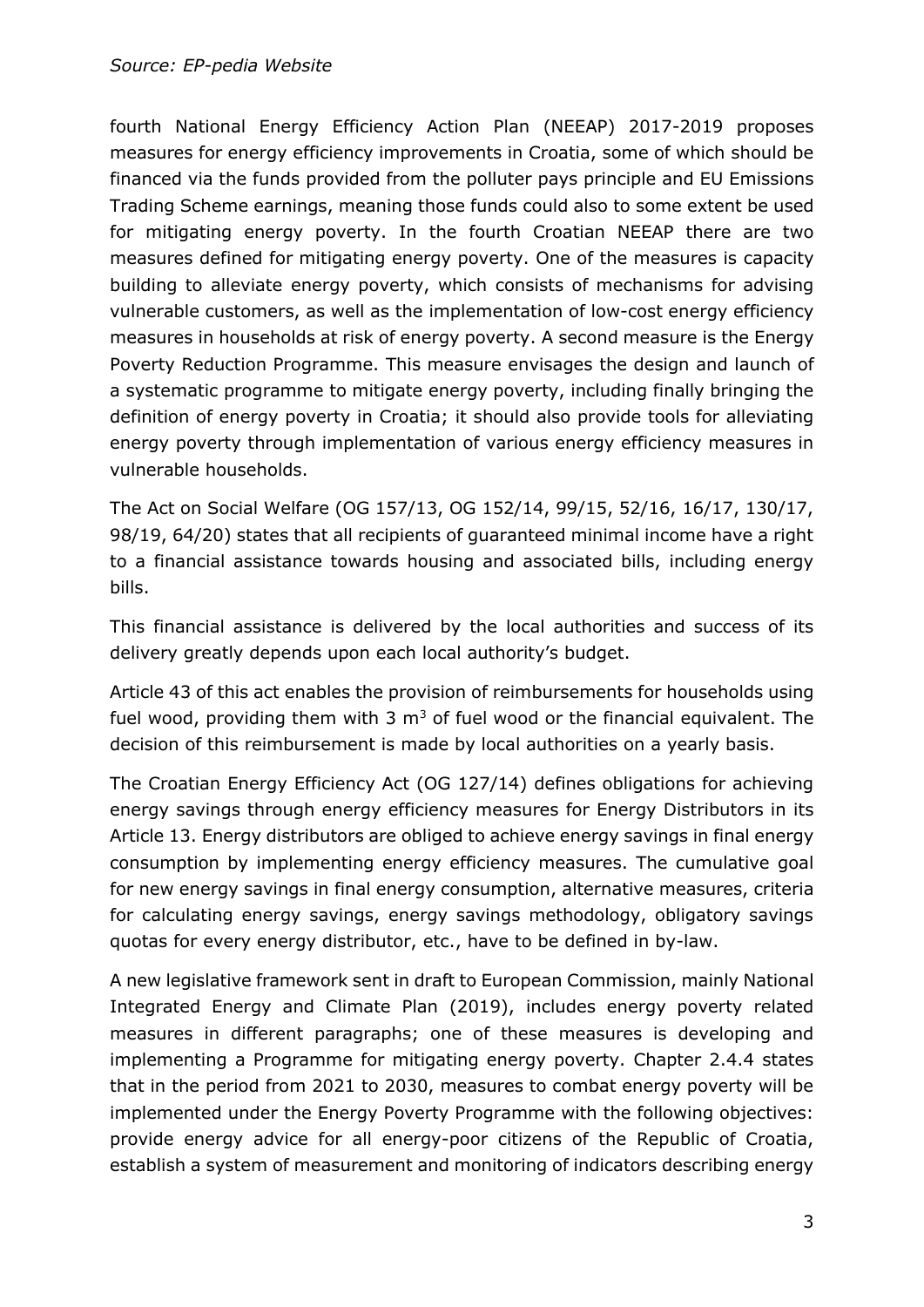poverty at the national level, and establish a system for increasing energy efficiency at the level of energy-poor households and for households at risk of energy poverty. The programme is to define criteria for energy poverty.

As for the new version of the Programme for Renovation of Family Houses (2020), there is an active multi-sectoral working group whose goal is to define and find means to target and protect vulnerable consumers in the implementation of the Programme. The programme resulted in a first call being published for houses affected by energy poverty in 2020. The call enabled recipients of social welfare who have a recommendation from their social welfare office and who are owners of their houses to be eligible for 100% funding for full retrofitting of the building envelope and installation of renewable energy sources (RES) in addition. They also get free energy auditing (where the energy auditors are paid directly through the National Fund for Energy Efficiency and Environmental Protection) and fully subsidized support in organising the contractors. There was 32 million HRK (4.2 million Euro) dedicated to this in summer/autumn 2020.

## **Perspective on energy poverty research in Croatia**

Very little research has been done on energy poverty in Croatia. A few research papers focus fully or partially on the topic namely:

- Grdenić, G., Delimar, M., & Robić, S. (2020). Framing the context of energy poverty in Croatia: A case-study from Zagreb. *Energy Policy*, *147*, 111869.
- Robic, S., Ančić, B. (2018). Exploring Health Impacts of Living in Energy Poverty: Case Study Sisak -Moslavina County, Croatia*. Energy and Buildings*. Vol. 169, 15 June 2018, 379-387.
- Robic, S., Rogulj, I., & Ančić, B. (2018). Energy poverty in the Western Balkans: adjusting policy responses to socio-economic drivers. In: Simcock, N., Thomson, H., Petrova, S. and Bouzarovski, S. (eds.) *Energy Poverty and Vulnerability: A Global Perspective.* London: Routledge.
- Živčič, L., Tkalec, T., & Robić, S. (2016). Energy poverty: practical and structural solutions for South-East Europe. *Sociology and Anthropology*, *4*, 789-805.

Energy poverty has also been analysed in a dissertation on the efficiency of district heating system models and energy poverty (Pudić, 2015).